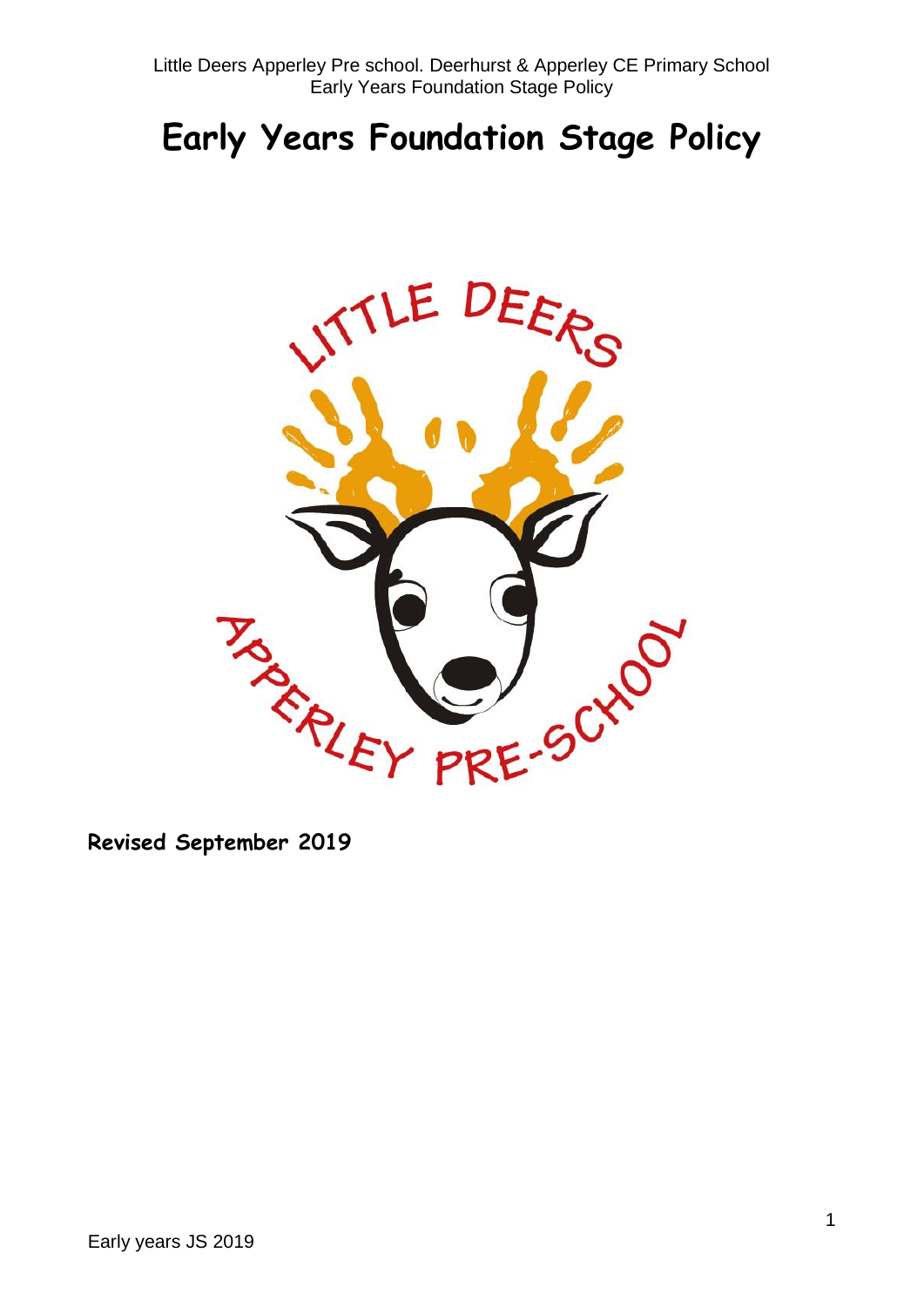# Little Deers Apperley Pre school. Deerhurst & Apperley CE Primary School Early Years Foundation Stage Policy

## **Characteristics of young learners**

When children start at Pre School, they all enter at different stages of development, depending on the input they have at home, whether they have attended other settings and simply because they are all individuals.

Where some children may be more comfortable playing with the bricks or painting some may be interested in learning their letters and numbers from the start. Our belief at Little Deers Apperley Pre-School is that the children can learn through whatever activity they select if they are encouraged to enjoy what they do and to talk about it. Children have different learning styles, and due to the nature of a Pre School setting, these styles are taken into account in the range of activities that are available. Most children learn through "doing" rather than being shown or told about something, so they should be exposed to as many hands-on experiences and real-life experiences as possible to help them to build up ideas and skills, learn how to understand the need for rules and to make sense of the world around them.

#### **Principles**

The principles which guide the work of all Early Years practitioners are grouped into four themes. They should work together to underpin effective practice in the delivery of the EYFS 2012. These themes are taken from the Statutory Framework for the Early Years Foundation Stage:

• Every child is a unique child, who is constantly learning and can be resilient, capable, confident and self-assured;

• Children learn to be strong and independent through positive relationships;

• Children learn and develop well in enabling environments, in which their experiences respond to their individual needs and there is a strong partnership between practitioners and parents and/or carers; and

• Children develop and learn in different ways and at different rates. The framework covers the education and care of all children in Early Years Provision, including children with special educational needs and disabilities.

# Teaching and learning

At Little Deers Apperley Pre-School we aim to provide a rich and stimulating learning environment to enable children to reach their potential, but also to feel safe and secure.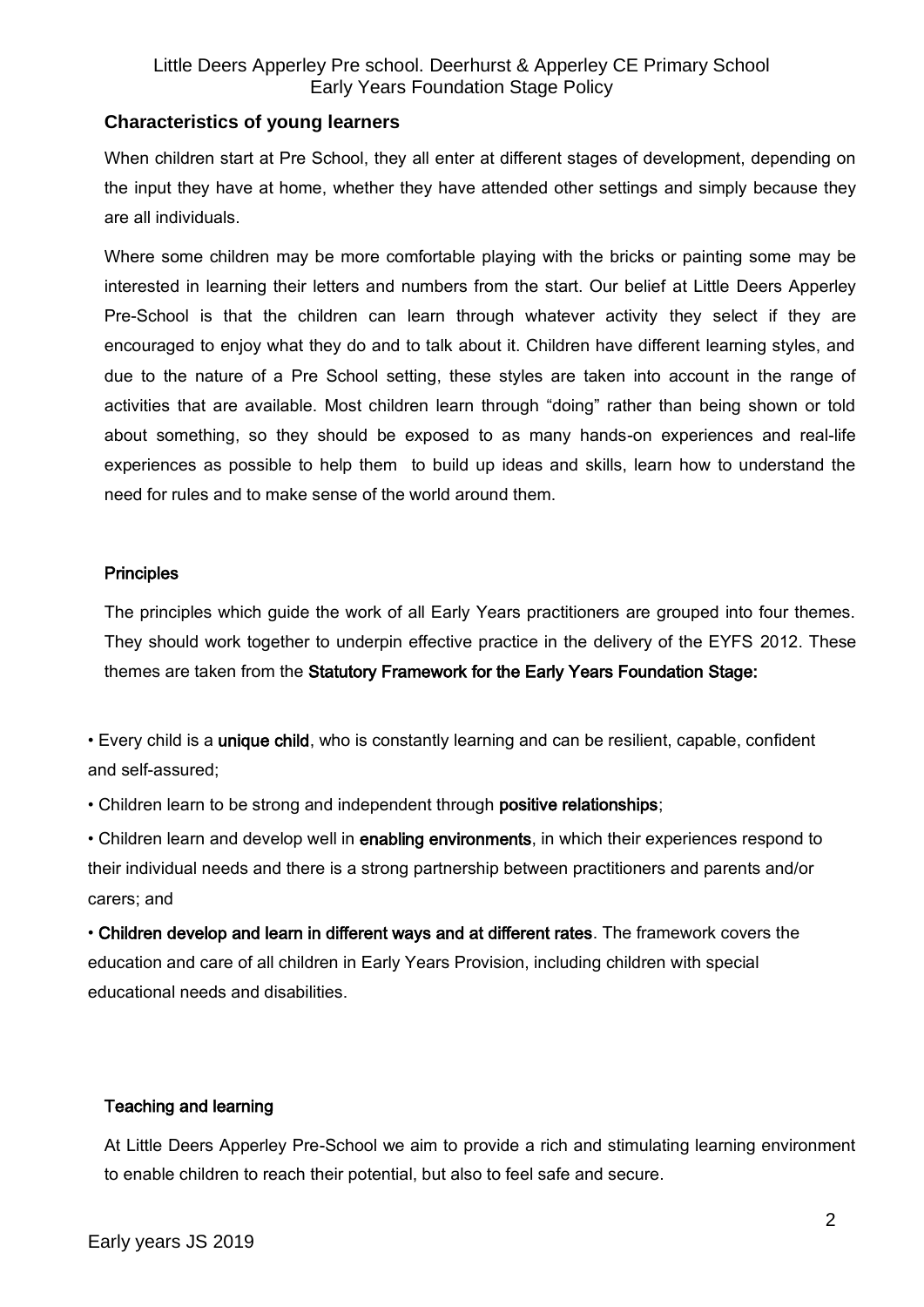Child initiated activities are complemented with a fulfilling range of adult led activities to enable purposeful play.

## Outdoor Learning

At Little Deers Apperley Pre-school we consider outdoor learning to be of equal value to indoor learning because we recognise that it has a positive impact on children's well-being and development. Children are provided with the support of attentive and engaged adults who are enthusiastic about the outdoors and understand the importance of outdoor learning. Our outdoor learning area is currently under development, the plan is to enhance it so that is richly resourced with play materials that can be adapted and used in different ways.

## Learning and Development

Staff at Little Deers Apperley Pre-school work in partnership with parents and/or carers, to promote the learning and development of all children in their care, and to ensure they are ready for school. The learning and development requirements are informed by the best available evidence on how children learn and reflect the broad range of skills, knowledge and attitudes children need as foundations for good future progress. Staff encourage the development of children's capabilities with a view to ensuring that children in their care complete the EYFS ready to benefit fully from the opportunities ahead of them.

# Curriculum and Planning

The EYFS 2012 recognises seven areas of learning and development that must shape educational programmes in our setting. All areas of learning and development are important and interconnected. Three areas are particularly crucial for igniting children's curiosity and enthusiasm for learning, and for building their capacity to learn, form relationships and thrive.

These three areas, the *prime* areas, are:

- Communication and language;
- Physical development; and
- Personal, social and emotional development.

Staff also support children in four *specific areas*, through which the three prime areas are strengthened and applied. The specific areas are:

- Literacy;
- Mathematics;
- Understanding the world; and

Early years JS 2019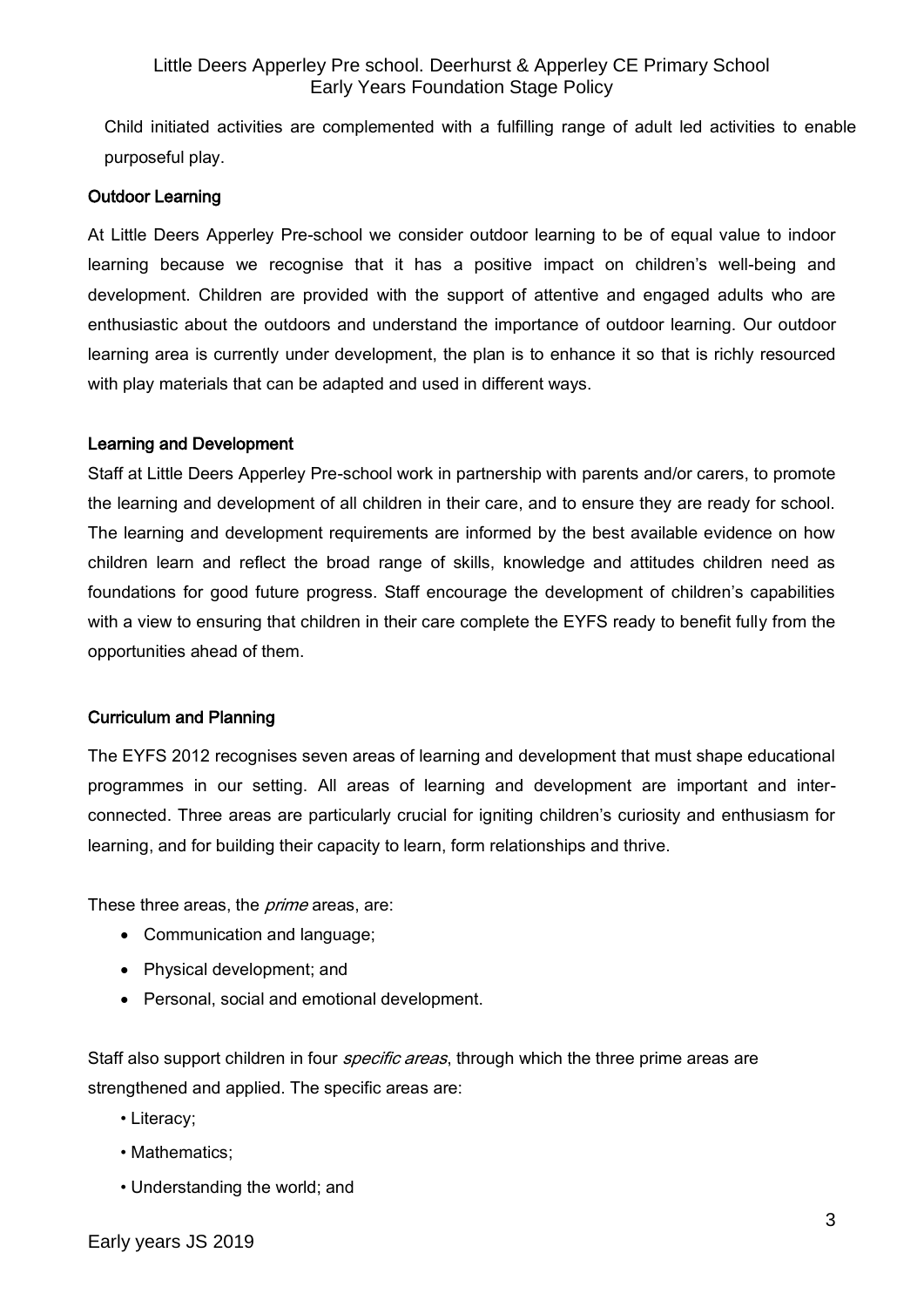• Expressive arts and design.

#### Assessment

In the Foundation Stage, learning occurs in everything the children do, therefore practitioners should be ready to observe and record at all times. At Little Deers Apperley Pre-School the staff keep an ongoing record of observations and have regular dialogue about individuals' progress. It is essential that they write down or photograph all achievements, and to write down or tape any comments that children make that show where they are in their development. It is important for the staff to make regular time to be unattached to a group and to be free to observe children at play.

Evidence and observations are used to inform the ongoing Summative Assessments that staff complete for each of their Key children using a best fit judgement. Staff observe children to understand their level of achievement, interests and learning styles, and to then shape learning experiences for each child reflecting those observations. In their interactions with children, staff respond to their own day-to-day observations about children's progress, and observations that parents and carers share.

Assessments are used to show the level children are working at, but also crucially to inform the next steps of the children's learning. As well as the range of evidence that is collected throughout the year we consider one of the most important things when updating the EYE profile is the teachers' knowledge of the children.

Parents and/or carers should be kept up-to-date with their child's progress and development. Staff address any learning and development needs in partnership with parents and/or carers, and any relevant professionals.

#### Induction and transfer

Many of the children at Little Deers Apperley Pre-School will transfer to Apperley and Deerhurst School. The school and the Pre-school have strong links and attempt to involve each other in as many events as possible. The Foundation Stage teacher is encouraged to visit the Pre-school regularly and to join in with activities to become acquainted with the children. During the Summer term children receive many opportunities to come to the school and enjoy snack time sessions and use of the outdoor learning environment. During this term the children attend regular sessions alongside the current Reception children and Year Ones to help familiarise themselves with the classroom, teachers, support staff and future classmates.